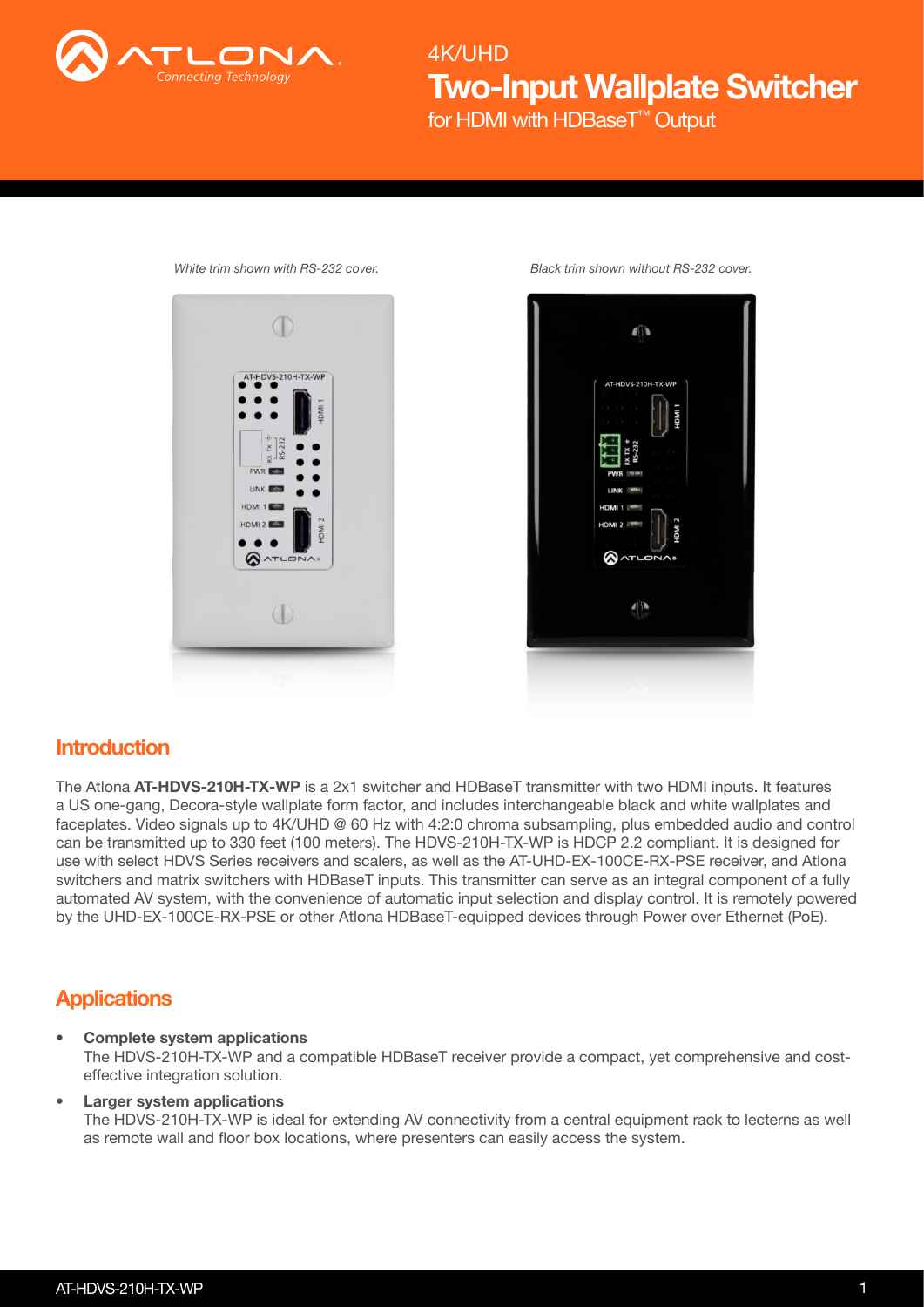

for HDMI with HDBaseT™ Output Two-Input Wallplate Switcher 4K/UHD

## Key Features

#### US one-gang enclosure for Decora-style wallplate openings – interchangeable black or white trim kits

- Allows inconspicuous installation on a wall, in furniture, or in a floor box. Includes black and white wallplates and faceplates.
- Meets end user requirements for conveniently accessible yet discreet AV connectivity.

#### 2×1 HDBaseT switcher with HDMI inputs

- Conveniently accepts two HDMI sources in a single-gang enclosure.
- Minimizes wall or surface space for a discreet installation.

#### HDCP 2.2 compliant

- Adheres to latest specification for High-bandwidth Digital Content Protection.
- Allows protected content stream to pass between authenticated devices.

#### HDBaseT transmitter for AV, power, and control up to 330 feet (100 meters)

- Uses easy-to-integrate category cable for low-cost, reliable system installation.
- Can easily be mixed and matched with Atlona power sourcing (PSE) receivers and switchers depending on system design requirements.

### 4K/UHD capability @ 60 Hz with 4:2:0 chroma subsampling

- Compatible with sources up to 4K/60 4:2:0 and 4K/30 4:4:4.
- Allows 4K/UHD transmission when used with a compatible HDBaseT-equipped display or HDBaseT receiver.

### Automatic input selection and automatic display control

- Automatically changes display power state, and switches between inputs based on device connection or disconnection from the switcher. Also can be configured to power off display after a period of inactivity.
- Enables effortless, automated system operation without the need for an external control system.

#### Remotely powered via PoE (Power over Ethernet)

- Power for transmitter is supplied by Atlona receiver or switcher over HDBaseT.
- Saves time and integration costs.

### TCP/IP and RS-232 control of switcher

- Flexible control options for compatibility with third-party control systems. TCP/IP control available through a compatible receiver or HDBaseT-equipped switcher.
- Reduces integration time and costs.

### Award-winning 10 year limited product warranty

- Ensures long-term product reliability and performance in residential and commercial systems.
- Specify, purchase, and install with confidence.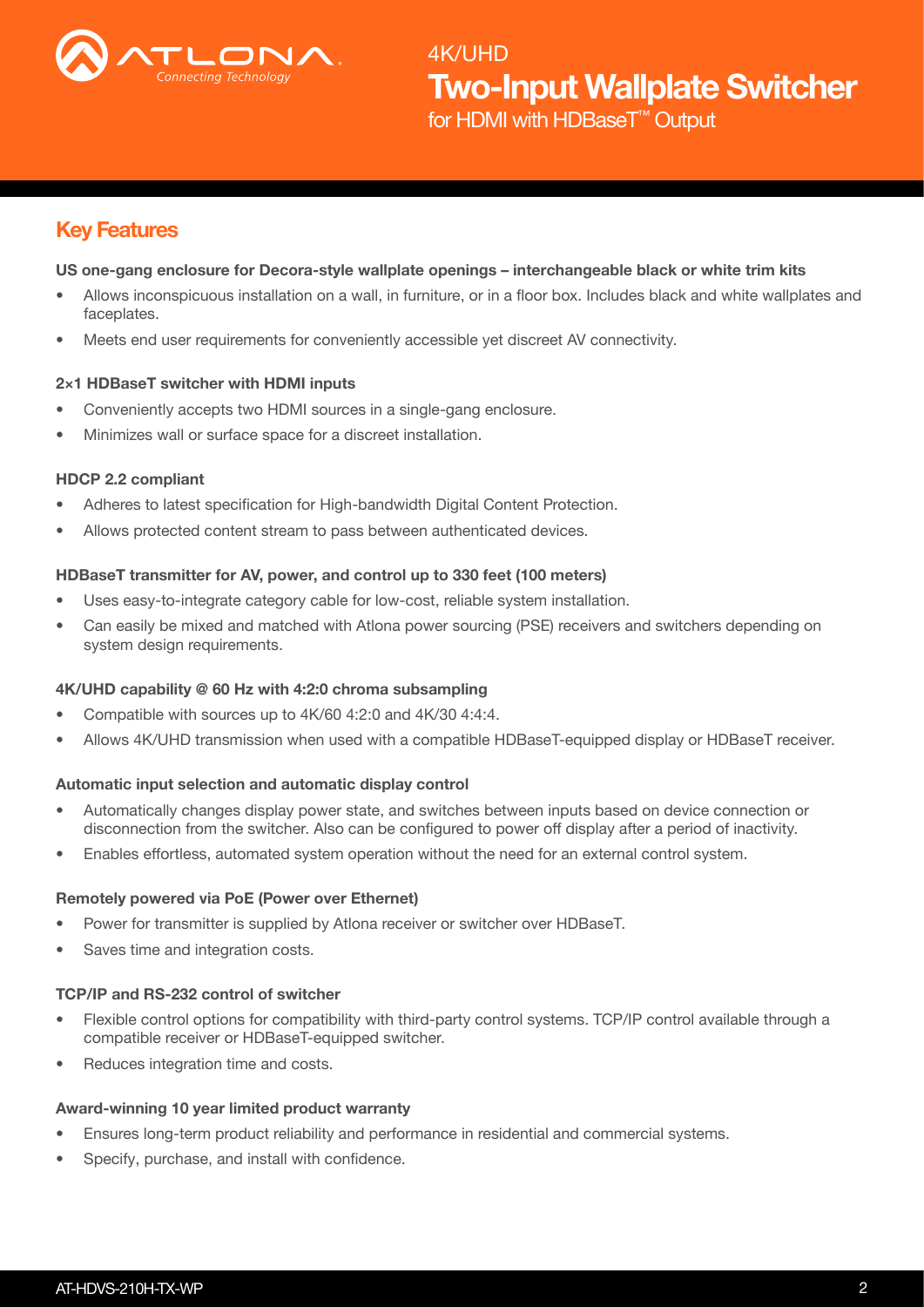

Two-Input Wallplate Switcher 4K/UHD

for HDMI with HDBaseT™ Output

# Connection Diagram